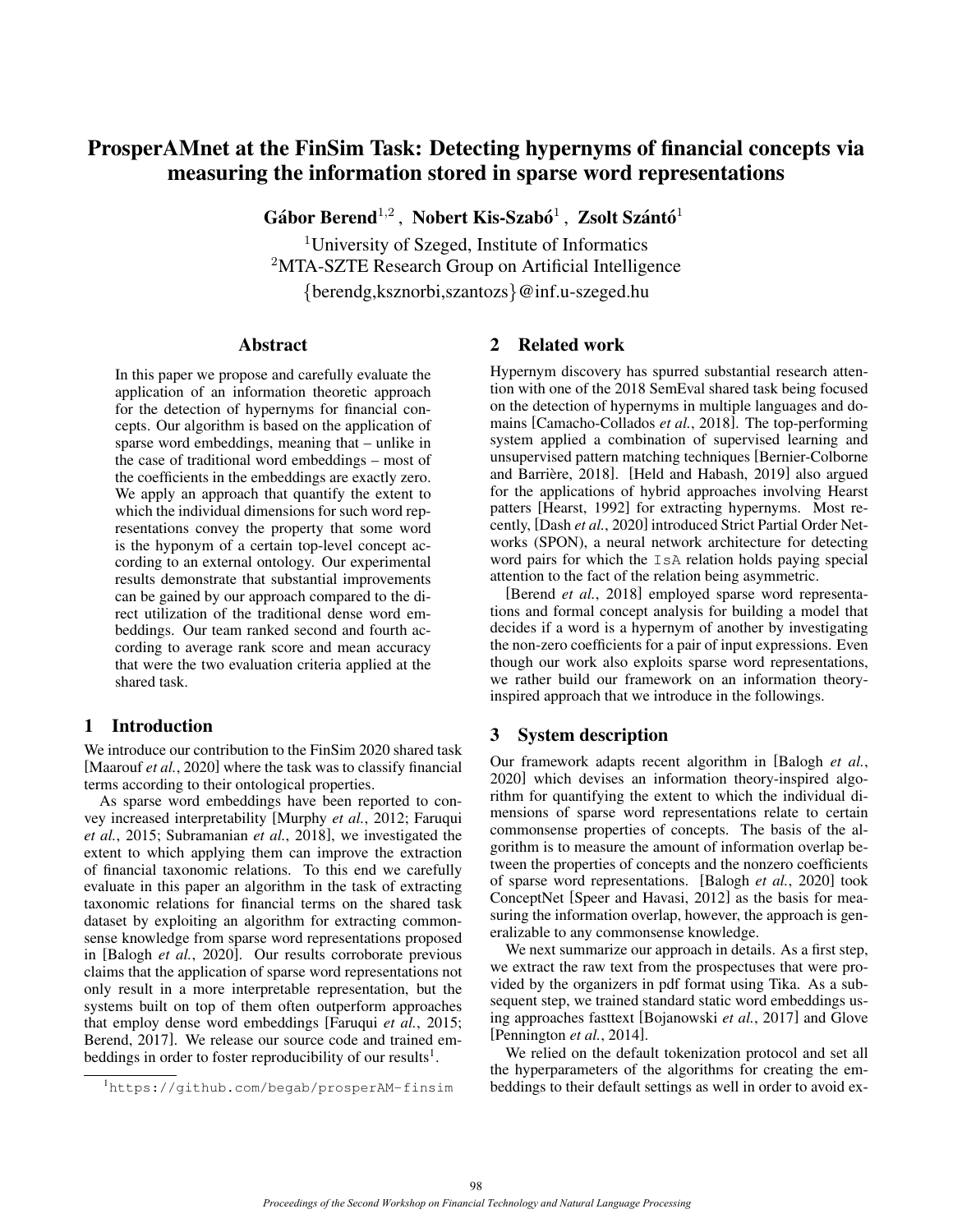cessive hyperparamter tuning. In the end, we were left with a vocabulary of 17,105 unique word forms and 100 dimensional dense embeddings.

Our next step was to derive the sparse word representations from the dense embeddings that we created earlier. For this step, we relied on the algorithm proposed in [\[Berend, 2017\]](#page-5-4), that is given matrix  $X \in \mathbb{R}^{n \times m}$   $(n = 17, 105, m = 100)$ containing a collection of stacked dense embeddings of cardinality  $n$ , we strive to solve

<span id="page-1-0"></span>
$$
\min_{\alpha \in \mathbb{R}_{>0}^{n \times k}, D \in \mathbb{R}^{k \times m}} \frac{1}{2} \|X - \alpha D\|_{F}^{2} + \lambda \|\alpha\|_{1},\tag{1}
$$

with the additional constraint that the vectors comprising D have a bounded norm. That is, we would like to express each dense word embedding as a sparse linear combination of the vectors included in D. The number of vectors included in  $D \in \mathbb{R}^{k \times m}$  is controlled by the value of k. We conducted experiments for  $k \in \{1000, 1500, 2000\}.$ 

The  $\ell_1$ -based penalty term included in [\(1\)](#page-1-0) causes most of the coefficients in  $\alpha$  to be zero, and we tread the rows of this matrix as our sparse word representations. Larger values for the regularization coefficient  $\lambda$  results in higher levels of sparsity in the word representation that we obtain. We performed our experiments with  $\lambda \in \{0.1, 0.2, 0.3, 0.4, 0.5\}$ . For solving [\(1\)](#page-1-0), we used the dictionary learning algorithm introduced in [\[Mairal](#page-5-13) *et al.*, 2009].

Next, we constructed the matrix of representations for the terms in the training dataset. This resulted in a matrix of  $T \in \mathbb{R}^{100 \times k}$ , with 100 referring to the number of terms included in the training dataset. The embeddings for multitoken terms got determined by taking the centroid of the vectorial representation of the words that are included in a multitoken expression.

We subsequently constructed a binary matrix  $B \in \{0,1\}^{8 \times 100}.$ In this matrix, every row corresponds to one of the eight labels, i.e., {Bonds, Forward, Funds, Future, MMIs, Option, Stocks, Swap} and an entry  $b_{ij}$  was set to 1 if training term j was labeled by label i in the training data and 0 otherwise.

By multiplying matrices  $B$  and  $T$  we obtained such a matrix  $M \in \mathbb{R}^{8 \times k}$  which includes the sparse coefficients of the terms aggregated by the labels they belong to. We treated this matrix as an incidence matrix and calculated the normalized positive pointwise mutual information [\[Bouma, 2009\]](#page-5-14). For some label  $l_i$  and dimension  $d_j$ , we calculated this quantity (that we abbreviate as NPPMI) as

$$
NPPMI(l_i, d_j) = \max\left(0; \ln \frac{P(l_i, d_j)}{P(l_i)P(d_j)} / -\ln P(l_i, d_j)\right)
$$

In the above formula  $P(l_i)$  refers to the probability of observing label i,  $P(d_i)$  indicates the probability of dimension j having a non-zero value and  $P(l_i, d_j)$  refers to the joint probability of the two events. We derived these probabilities by taking the row and column marginals of the  $\ell_1$ -normalized version of the incidence matrix M. By performing NPPMI over every entry of M, we obtain matrix  $A \in [0,1]^{8,k}$ , every entry of which determines the strength of association between label  $i$  and dimension  $j$ .

When facing a new term that is associated by vector  $\mathbf{v} \in \mathbb{R}^k$ , we take the product  $\mathbf{s} = A\mathbf{v}$ . An element  $s_i$  from s can be regarded as a score indicating the extent to which v refers to a vector that describes a term that belong to label i. Our final prediction hence is going to be label  $i^*$  for which  $i^* = \arg \max_i s_i.$ 

## 4 Experiments

We first report our experiments that we obtained for our official submissions in the shared task. During this batch of experiments, we were working with 100 dimensional fasstext vectors created based on the training data provided by the shared task organizers, using the CBOW training approach with the default hyperparamter settings. We used the training set as the development set by measuring the performance of our algorithm over the 100 training instances in a leaveone-out fashion, i.e. averaged the evaluation metrics on every training term, while excluding the currently evaluated term from building our model.

For evaluating purposes we used the two official measures for the shared task, i.e. Mean Accuracy (MA) and Average Rank (AR). MA quantifies the percentage of terms for which a model regarded the true class label as the most likely one, whereas AR also takes into consideration the position of the correct label within the ranked list of class labels for an individual term. For the MA metric higher values mean better performance, whereas AR behaves in the opposite manner.

#### 4.1 Centroid-based baseline

In order to see the added value of using sparse representations, we performed a comparison towards a baseline approach that was based on those dense embeddings. To ensure comparability, our baseline approach was based on the very same fasttext CBOW dense embeddings that we later created our sparse embeddings from.

Notice that the dense embeddings fit naturally into our framework, since utilizing the raw  $m = 100$  dimensional dense embeddings can be viewed as performing [\(1\)](#page-1-0) by choosing  $k = m$ ,  $\lambda = 0$  and  $D \in \mathbb{R}^{k \times k}$  to be the identity matrix. Under these circumstances, the  $\alpha = X$  is a trivial solution for [\(1\)](#page-1-0), meaning that we are essentially using the original dense embeddings X. Applying our methodology involving the calculation of NPPMI based the raw dense embeddings, however, resulted in poor results.

In order to favor the application of dense embeddings, we made slight modifications in our framework when the inputs were dense emebddings. For the dense embeddings based baseline, we created a matrix  $M \in \mathbb{R}^{8 \times 100}$ , the rows of which contained unit normalized centroids for each class label that we obtained from averaging the term vectors that belong to each label. Upon making prediction for a dense embedding  $\mathbf{v} \in \mathbb{R}^{100}$ , we followed the same strategy as before, i.e. formed the product  $vM$  of the term vector and the matrix of unit normalized label centroids and took the argmax of the resulting vector. Table [1](#page-2-0) includes the results of our baseline approach which was based on the centroids of the dense fasttext-CBOW embeddings.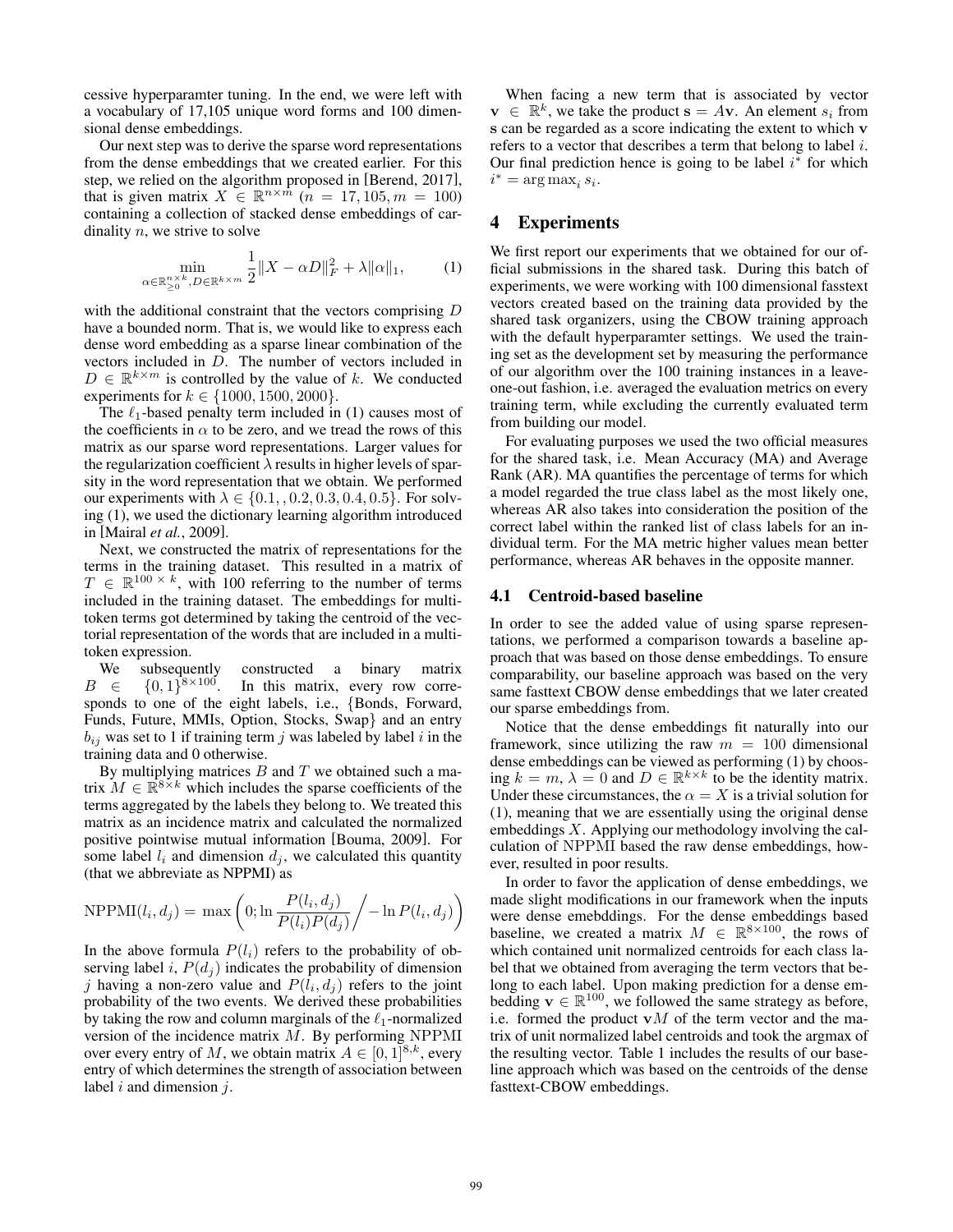<span id="page-2-0"></span>

| Input              | MА   | AR    |
|--------------------|------|-------|
| 100d fasttext CBOW | 78.0 | -1.35 |

Table 1: Baseline results for the label centroid-based approach using dense embeddings. MA and AR stands for mean accuracy and average ranking, respectively.

<span id="page-2-1"></span>

|                        |      |      | $\lambda = 0.1$ $\lambda = 0.2$ $\lambda = 0.3$ $\lambda = 0.4$ $\lambda = 0.5$ |      |  |  |
|------------------------|------|------|---------------------------------------------------------------------------------|------|--|--|
| 85.0                   | 84.0 | 82.0 | 84.0                                                                            | 86.0 |  |  |
| (a) Mean accuracy (MA) |      |      |                                                                                 |      |  |  |
|                        |      |      |                                                                                 |      |  |  |
|                        |      |      | $\lambda = 0.1$ $\lambda = 0.2$ $\lambda = 0.3$ $\lambda = 0.4$ $\lambda = 0.5$ |      |  |  |
| 1.33                   | 1.34 | 1.33 | 1.33                                                                            | 1.24 |  |  |
|                        |      |      |                                                                                 |      |  |  |

(b) Average Rank (AR)

Table 2: Average Rank (AR) and Mean Accuracy (MA) metrics of models obtained for using different regularization coefficient  $\lambda$ when evaluated on the training data in a leave-one-out fashion using fasttext CBOW input embeddings and  $k = 1000$ .

### 4.2 Evaluation of our approach

Regarding the hyperparameters influencing our approach, we performed controlled experiments for analyzing the effects of changing the hyperparameter of both  $\lambda$  and  $k$ .

#### Controlling the regularization coefficient  $\lambda$

We first performed controlled experiments to measure the effects of the regularization coefficient  $\lambda \in \{0.1, 0.2, 0.3, 0.4, 0.5\}$  while fixing the value of k to be 1000 following [\[Balogh](#page-4-0) *et al.*, 2020]. These results are included in Table [2.](#page-2-1) We can see that the choice for the regularization coefficient did not severely influence our evaluation scores.

By comparing the results in Table [2](#page-2-1) with those in Table [1,](#page-2-0) we can see that our approach performs at least as good as the baseline approach which is based on the centroid of dense fasttext-CBOW embeddings. The contents of Table [1](#page-2-0) demonstrate that the results obtained by relying on the sparse CBOW word representations were the best for the highest level of sparsity, i.e. when using  $\lambda = 0.5$ .

Jointly controlling the regularization and the dimensions

We subsequently measured the effects of simultaneously modifying the regularization coefficient  $\lambda$  and  $k$ , i.e. the number of basis vectors to be included in D. Figure [1](#page-2-2) includes the results of those experimental settings for  $(\lambda, k) \in$  $(0, 100) \cup \{0.1, 0.2, 0.3, 0.4, 0.5\} \times \{1000, 1500, 2000\}$ , i.e. we experimented with 15 different combinations of  $\lambda$  and  $k$ besides relying on the original 100-dimensional dense embeddings.

Figure [1](#page-2-2) displays the MA and AR metrics along the x and y axis, respectively. We can see a negative correlation, i.e. the higher MA values we obtained the lower AR scores we registered. Since lower AR scores mean better performance this is a desired property of our approach. We can further notice that our approach produced substantially better results compared

<span id="page-2-2"></span>

Figure 1: The joint effects of modifying the regularization coefficient  $\lambda$  and the number of basis vectors k when using 100dimensional dense fasttext-CBOW embeddings as input. The performance of the centroid-based baseline is indicated by the blue dot in the upper-left corner of the scatter plot.

<span id="page-2-4"></span>

|                                    | Train (LOO) |      |      | <b>Test</b> |  |
|------------------------------------|-------------|------|------|-------------|--|
| Aggregation strategy               | МA          | AR   | MА   | ΑR          |  |
| Ranking-based                      | 86.0        | 1.27 | 77.7 | 1.34        |  |
| Preceded by $\ell_2$ normalization | 85.0        | 1.30 | 74.7 | 1.37        |  |
| Based on raw scores                | 85.0        | 130  | 73.7 | 1.38        |  |

Table 3: The effects of the different aggregation strategies when ensembling. The three aggregation strategies correspond to our three official submissions. Our official results are the ones labeled as Test.

to the dense embeddings-based baseline. This is true for any combination of hyperparameters we tested our algorithms for and both for the MA and AR evaluation criteria.

#### Taking an ensemble of models

In order to combine the independently constructed models that were obtained by different choices of hyperparameters, we derived our final predictions as a combination of the prediction of multiple models. We randomly chose 7 different models that were the result of different  $(k, \lambda)$  choices<sup>[2](#page-2-3)</sup> and combined the predictions of these models.

We came up with three different ways of combining the predictions of the same independent models. The first approach only took into consideration the rankings that we obtained for each model but not the actual numerical scores of  $\mathbf{s}^{(j)} = A^{(j)}\mathbf{v}$  with  $\mathbf{s}^{(j)}$  denoting the association scores for the  $j<sup>th</sup>$  model towards each class label.

The remaining two models differed in that they also considered the numeric scores for  $s^{(j)}$  upon combining them. One of the approaches that considered the actual numeric scores performed  $\ell_2$ -normalization of the individual  $s^{(j)}$  vectors prior to summing them up, whereas the other alternative just summed up the raw scores in the distinct  $s^{(j)}$  vectors for making the final prediction.

<span id="page-2-3"></span> $^{2}(1000, 0.4)$ ,  $(1000, 0.5)$ ,  $(1500, 0.3)$ ,  $(1500, 0.4)$ ,  $(2000, 0.1)$ , (2000, 0.3), (2000, 0.5)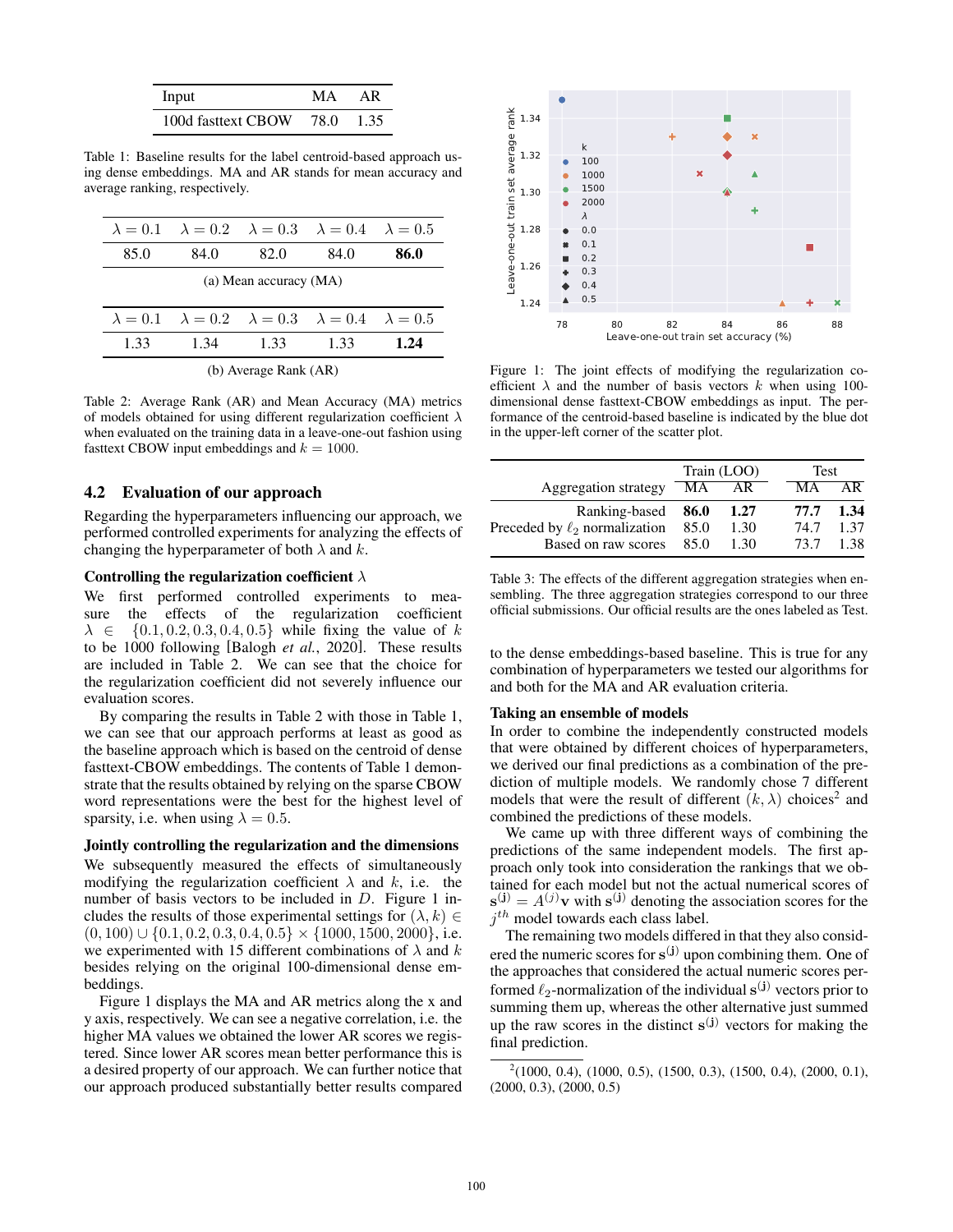<span id="page-3-0"></span>

(a) Comparing the MA scores for the leave-one-out evaluation on the training data and the test set



(b) Comparing the AR scores for the leave-one-out evaluation on the training data and the test set

Figure 2: Systematic evaluation of selecting the various hyperparameters  $(k \text{ and } \lambda)$  differently. The scatter plot includes the results of the MA and AR evaluations on the training set using leave-one-out evaluation and on the test set across the x any y axis, respectively. The  $\lambda = 0$  $(k = 100)$  case corresponds to the utilization of our dense embeddings-based baseline approach.

Table [3](#page-2-4) includes the results of the ensemble models according to the three different ways of aggregating the  $s^{(j)}$  vectors for both the training terms in a leave-one-out manner and the test set. The results for the test set constitute the results of our official submission.

Our official results over the test set coincidentally resemble our leave-one-out evaluation scores obtained over the training set when employing our baseline approach which relies on the centroids of dense term embeddings (cf. the blue point in the upper-left corner of Figure [1\)](#page-2-2) and the best test set results in bold included in Table [3\)](#page-2-4).

#### Experiments with different input embeddings

After the gold labels for the test set of the shared task were released, we conducted a detailed experiment measuring the extent of different hyperparameter choices had similar effects when applying them on the training instances (in a leave-oneout fashion) and the test set. Figure [2](#page-3-0) includes our comparison for all the combinations of  $\lambda$  and k when using the same fasttext-CBOW embeddings as before.

By looking at Figure [2,](#page-3-0) we can see that the relative performance of the dense embeddings based baseline is dominantly better on the test set when evaluated using MA as opposed to its performance over the training set. Interestingly, our baseline would even deliver the best performance on the test set in terms of MA, however, it would still offer a mediocre performance in terms of AR over the test set (cf. the blue points along the y axis in Figure [2\)](#page-3-0). It is important to emphasize that the test set performance of our official submissions relying on an ensemble of sparse embeddings-based models outperforms that of the baseline approach for both evaluation metrics, i.e. it achieves a 77.7% MA (as opposed to 75.7% for our baseline) and a 1.34 AR (as opposed to 1.49 for the baseline).

We next conducted similar experiments on alternatively trained dense embeddings. Besides the previously used fasttext-CBOW embeddings, we also trained fasttextskipgram and Glove embeddings. Similar plots for the one in Figure [2](#page-3-0) for these additional kinds of emebddings can be seen in Figure [3](#page-4-2) for fasttext-skipgram (cf. Figure [3a](#page-4-3) and [3b\)](#page-4-4) and Glove (cf. Figure [3c](#page-4-5) and [3d\)](#page-4-6).

As illustrated in Figure [3,](#page-4-2) the dense fasttext-skipgram embedding baseline behaves complementary to what was seen for the fasttext-CBOW case, i.e. it yields the best AR performance, while not having outstanding capabilities in terms of MA. In summary, the best test set performance of the individual models based on fasttext-skipgram embeddings are 72.7% for MA (for  $k = 2000, \lambda = 0.3$ ) and 1.45 for AR (for  $k = 100, \lambda = 0$ ), none of which manages to surpass the performance of our ensemble model.

Looking at Figure [3,](#page-4-2) we can also conclude that Glove has the poorest performance on this task compared to any of the fasttext variants. Even the best MA scores delivered by Glove are around 80% and 60% when evaluating against the training and test set, respectively, whereas the fasttext variants are able to perform close to 90% and above 70% for the training and test sets, respectively.

### 5 Conclusions

In this paper we investigated the applicability of a generalpurpose information theory-inspired algorithm for extracting ontological knowledge for the financial domain. Our experiments verified that by employing our algorithm allows us to predict ontological relations better as if we were relying on standard dense embeddings. Our source code for replicating our experiments is accessible from [https://github.com/](https://github.com/begab/prosperAM-finsim) [begab/prosperAM-finsim](https://github.com/begab/prosperAM-finsim).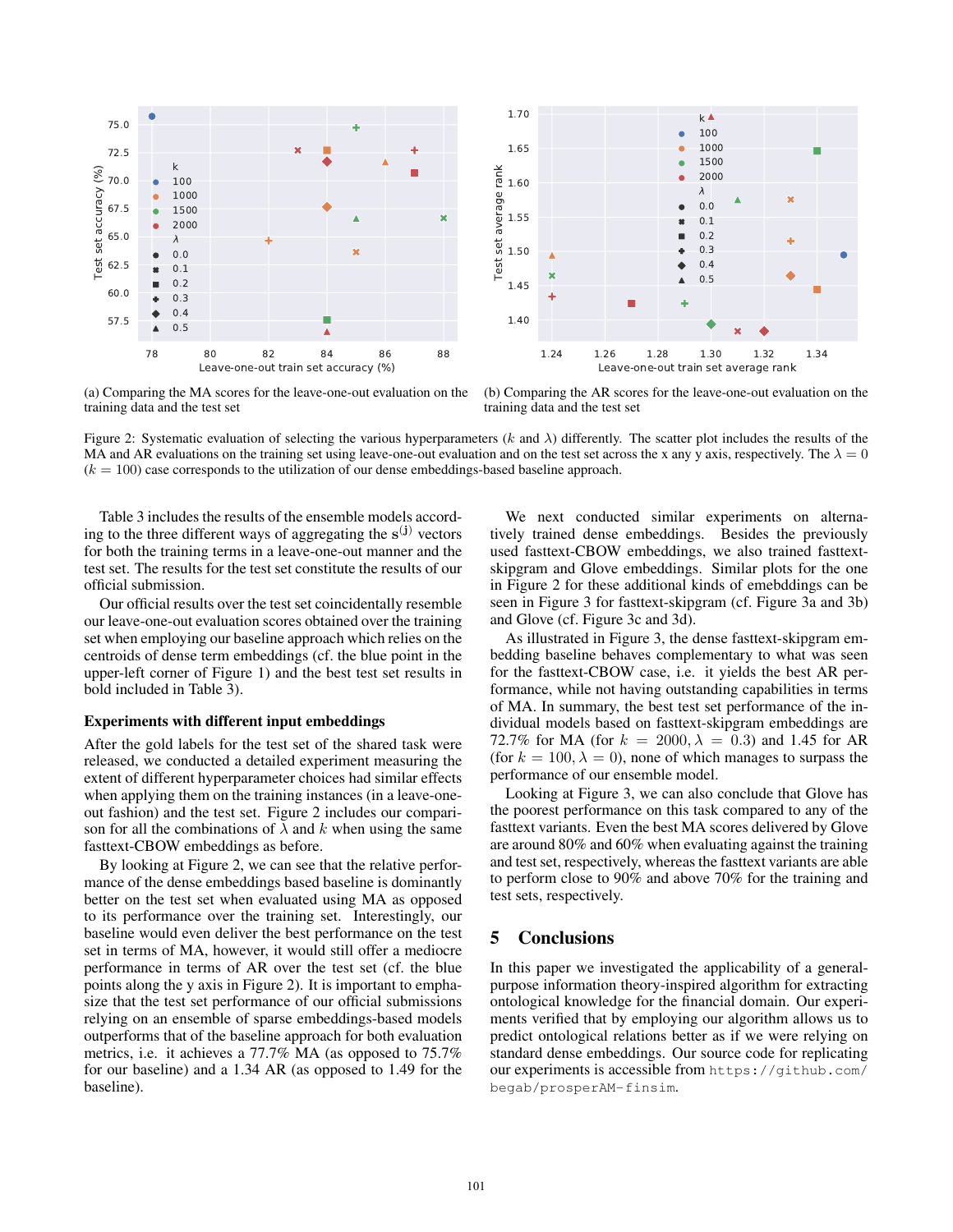<span id="page-4-3"></span><span id="page-4-2"></span>

<span id="page-4-4"></span>(a) Comparing the MA scores for the leave-one-out evaluation on (b) Comparing the AR scores for the leave-one-out evaluation on the the training data and the test set using fasttext-skipgram embeddings training data and the test set using fasttext-skipgram embeddings

<span id="page-4-5"></span>

(c) Comparing the MA scores for the leave-one-out evaluation on (d) Comparing the AR scores for the leave-one-out evaluation on the training data and the test set using Glove embeddings the training data and the test set using Glove embeddings

Figure 3: Systematic evaluation of selecting the various hyperparameters (k and λ) differently when employing fasttext-skipgram [\(3a,](#page-4-3) [3b\)](#page-4-4) and Glove [\(3c,](#page-4-5) [3d\)](#page-4-6). The scatter plot includes the results of the MA and AR evaluations on the training set using leave-one-out evaluation and on the test set across the x any y axis, respectively.

### Acknowledgments

This research has been partly conducted in the project "Progressing Service Performance and Export Results of Advanced Manufacturers Networks", no CE1569 ProsperAMnet. The project has been supported by the European Fund for Regional Development in the framework of Interreg CEN-TRAL EUROPE 2019-2022. This research was also supported by the European Union and co-funded by the European Social Fund through the project "Integrated program for training new generation of scientists in the fields of computer science" (EFOP-3.6.3-VEKOP-16-2017-0002) and by the National Research, Development and Innovation Office of Hungary through the Artificial Intelligence National Excellence Program (2018-1.2.1-NKP-2018-00008).

### <span id="page-4-6"></span>References

- <span id="page-4-0"></span>[Balogh *et al.*, 2020] Vanda Balogh, Gábor Berend, Dimitrios I. Diochnos, and György Turán. Understanding the semantic content of sparse word embeddings using a commonsense knowledge base. In *The Thirty-Fourth AAAI Conference on Artificial Intelligence, AAAI 2020, The Thirty-Second Innovative Applications of Artificial Intelligence Conference, IAAI 2020, The Tenth AAAI Symposium on Educational Advances in Artificial Intelligence, EAAI 2020, New York, NY, USA, February 7-12, 2020*, pages 7399–7406, 2020.
- <span id="page-4-1"></span>[Berend et al., 2018] Gábor Berend, Márton Makrai, and Péter Földiák. 300-sparsans at SemEval-2018 task 9: Hypernymy as interaction of sparse attributes. In *Proceedings*